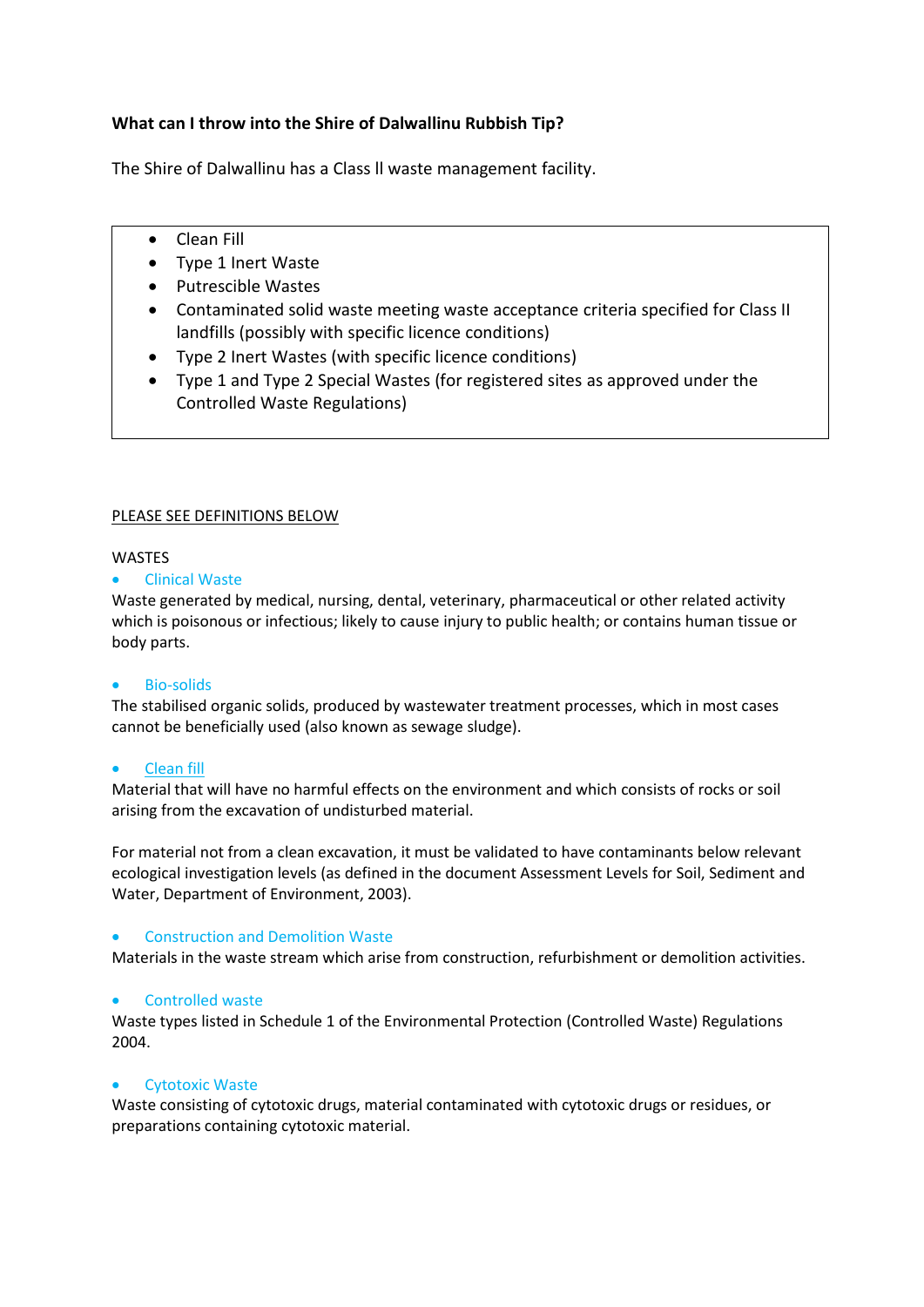# Hazardous Waste

Component of the waste stream which by its characteristics poses a threat or risk to public health, safety or the environment (includes substances which are toxic, infectious, mutagenic, carcinogenic, teratogenic,

explosive, flammable, corrosive, oxidising and radioactive).

# Inert Waste Type 1

Non-hazardous, non-biodegradable (half-life greater than 2 years) wastes containing contaminant concentrations less than Class I landfill acceptance criteria but excluding paper and cardboard (paper and cardboard are biodegradable materials and are therefore considered as putrescible waste), and materials that require treatment to render them inert (e.g. peat, acid sulphate soils).

## • Inert Waste Type 2

Waste consisting of stable non-biodegradable organic materials such as tyres and plastics which require special management to reduce the potential for fires.

# Inert Waste Type 3

Waste material from DEC licensed secondary waste treatment plants, subject to appropriate assessment and approval of that waste and the specified inert landfill.

# Intractable Waste

Waste which is a management problem by virtue of its toxicity or chemical or physical characteristics which make it difficult to dispose of or treat safely, and is not suitable for disposal in Class I, II, III and IV landfill

facilities (see Table 2).

## Packaged Waste

Waste packed into discrete containers such as 205 L drums or bulka bags so that they meet any requirements under the Explosives and Dangerous Goods Act 1988 and the Environmental Protection Act 1986 for packaging, containment and labelling.

## Putrescible

Component of the waste stream likely to become putrid.

Poisons

Materials defined as poisons under the Poisons Act 1964.

## **5 Landfill Waste Classifications and Waste Definitions**

## Radioactive

Waste which gives off or is capable of giving off radiant energy in the form of particles or rays, as in alpha, beta and gamma rays at levels exceeding standards defined by the Radiological Council of Western

Australia.

- **Solid**
- Material that:
- (a) has an angle of repose of greater than 5 degrees; and
- (b) does not contain, or is not comprised of, any free liquids; and
- (c) does not contain, or is not comprised of, any liquids that are capable of being released when the waste is transported;
- (d) does not become free flowing at or below 60 degrees Celsius or when it is transported; and
- (e) is generally capable of being moved by a spade at normal temperatures (i.e. is spade-able).